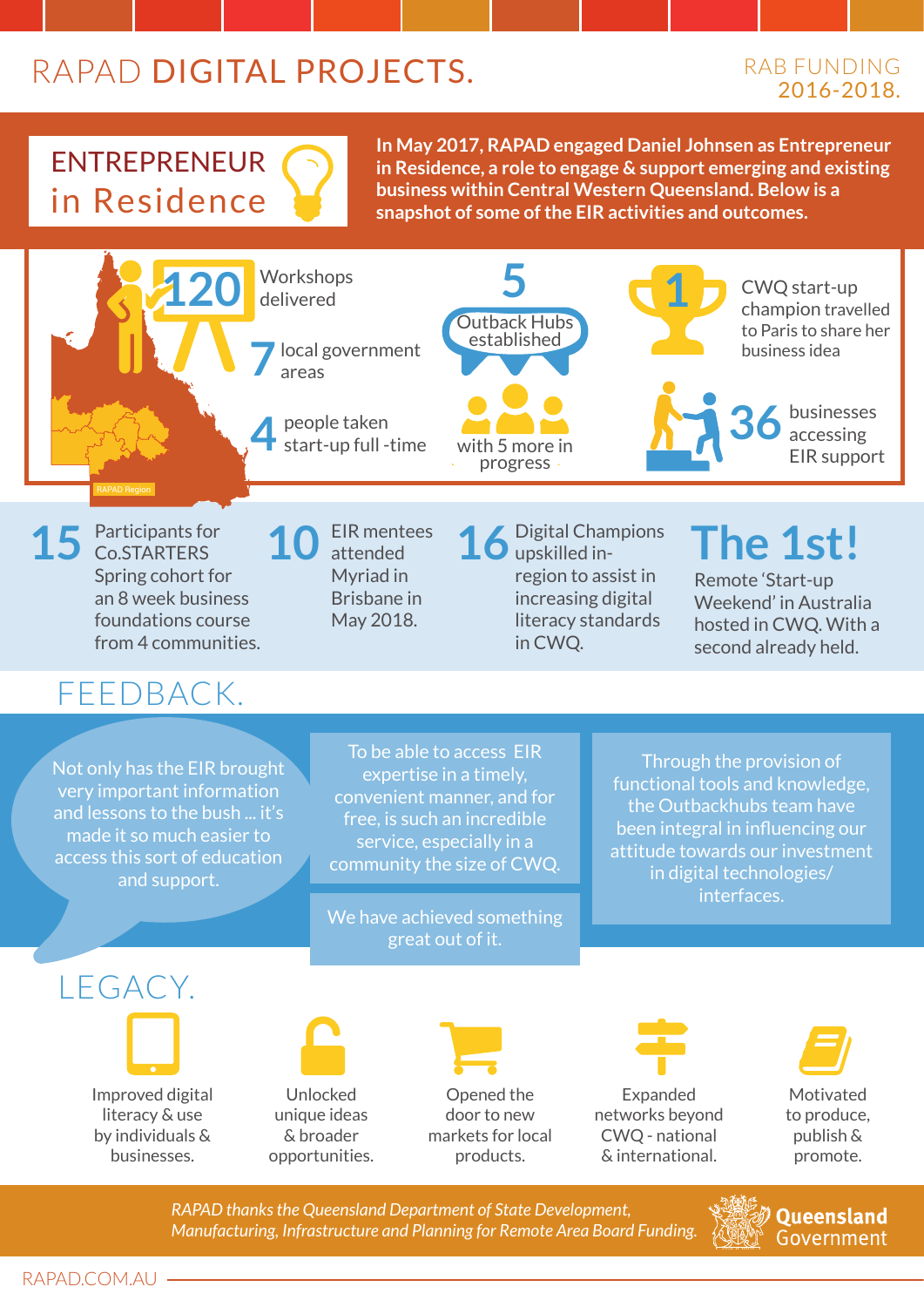### RAPAD DIGITAL PROJECTS.

#### RAB FUNDING 2016-2018.



Westech Field Days **Brought together leading business and technology minds and entrepreneurs all in the one place, all at the one time and all with the same purpose, to help ideas flourish through connectivity.** 

Inaugural event for the region hosted at Westech 12-13 September 2017.

# **140**adults **100**children

**SPACE PRECINCT**

**Attendance**



#### FFFDBACK.

We made some **GREAT CONTACTS** with the people we spoke to and they offered **great advice** to getting our business out there and how to set up our website.

For anyone who need some **INSPIRATION** to chase their dreams! This event truly was **fantastic**!

A **great place** to learn and be **inspired**.

It was **a fabulous spot** to meet/network with like minded people and businesses. A **great opportunity**  to meet with very successful people who you wouldn't normally get to meet.

#### The precinct wasn't just for adults.

Queensland Department of **Creative Roadshow**

**Think Digital Bus**

**FILM DYNAMIC CONTENT** 

**broadcast technology**

**build robots**



**Branded the RAPAD region as having an innovative and entrepreneurial culture and as a place of vitality where business can thrive.**

#### OUTCOMES.

Created an environment where regional businesses, communities and councils could be inspired, mentored and connected.

Grew an encouraged an entrepreneurial culture.

Supported local entrepreneurial and technical talent to stay local.

Enabled access to mentors so those creative,



positive and determined people across the region could collaborate with others and grow their ideas.